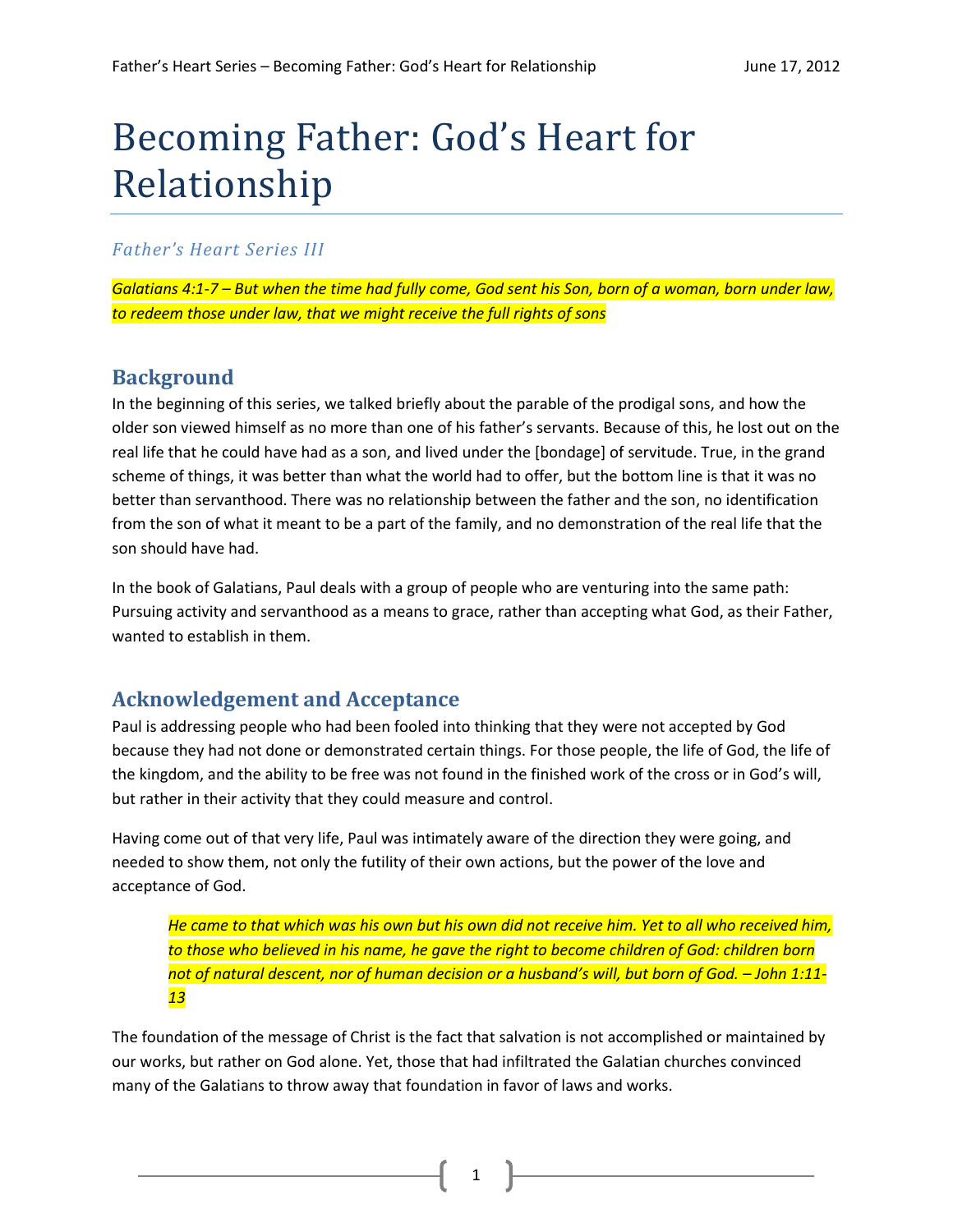*I would like to learn just one thing from you: Did you receive the Spirit by observing the Law, or by believing what you heard? Are you so foolish? After beginning with the Spirit, are you now trying to attain your goal by human effort? …Does God give you His Spirit and work miracles among you because you observe the Law, or because you believe what you heard? – Galatians 3:2-3,5*

#### **Rites of Passage**

Paul uses a common rite of passage that the people of his day and culture would have been familiar with – the time that the father would openly declare his place in his son's life. This was important because it was not just a declaration of familial relationship, but it was an invitation for the son to begin to take his place as a full member of the community.

*What I am saying is that as long as the heir is a child, he is no different than a slave, although he owns the whole estate. He is subject to guardians and trustees until the time set by his father – Galatians 4:1-2*

Before the rite of passage, the son was technically in the family, but had little interaction with the father. Teachers, guardians, babysitters cared for him, ordering him around, making sure he stayed within the bounds they set, all in preparation for the day when the father would say "Now, this is my son". The child-heir had all of the potential authority, but no ability to operate in it. However, when the father felt he was ready, he would "redeem" his son.

 $\pm$  Redeem ( $\dot{\epsilon} \bar{\epsilon} \alpha$ γOO $\dot{\mathsf{q}} \zeta$ ω) means to pay a price to recover from another (to buy); to ransom; to *make the most of every opportunity*

So, the father did not just pay the going rate to redeem his son, but in effect declared that this was making the most of the opportunity.

#### **Paul relates this to God's action towards us. God, then not only made the effort to acknowledge us, but in doing so declared that this was not a wasted opportunity, but the best thing He could have done.**

When God reached to us (collectively, and individually), He revealed his heart toward us by acknowledging where we were in the family, and that our place is important.

*… that we might receive the full rights of sons. And because you are sons, God sent the Spirit of His Son into our hearts, the Spirit who calls out "Abba, Father" – Galatians 4:5b-6*

In this there is a dual acknowledging: First God to us, then our response to God, as the very personal, no longer distant father. "God with us" is no longer just a global concept, but it is an everyday reality that we have the ability and right to walk in.

2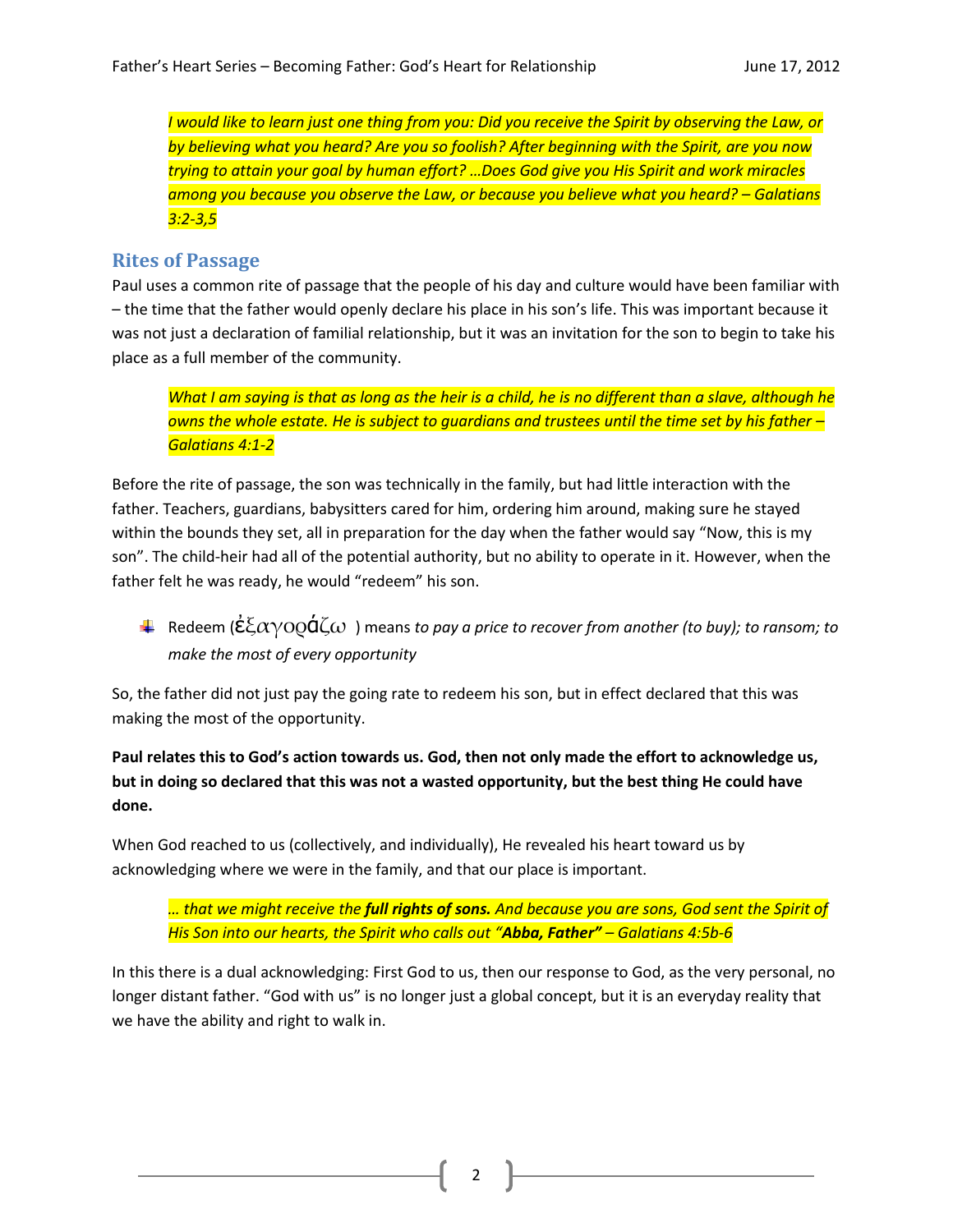## **Dual Acknowledgement**

God's heart is demonstrated in this exchange of relationship truths

*All I have is Yours, and all You have is mine – John 17:10*

*My prayer is not for them alone. I pray also for those who will believe in me through their message. That all of them may be one, Father just as you are in me and I am in You. – John 17:20-21*

We see the life of Jesus being very closely tied to intimate relationship with God, but we often tie the strength of that relationship to Jesus "*being God"*, and don't consider the heart of God in this relationship. *Do we ever consider that the strength of Jesus' relationship with the Father, and therefore our relationship with Him, could be because He so values the father-child relationship that He pursued it with Him?*

*See, I will send you the prophet Elijah before that great and dreadful day of the Lord comes. He will turn the hearts of the fathers to their children, and the hearts of the children to their fathers; or else I will come and strike the land with a curse – Malachi 4:5-6*

The last prophet and prophetic word for 400 years, Malachi's word should carry a lot of weight. In the midst of talking about what would happen on the day of the Lord: the wicked would be taken out; the Sun of righteousness would arise with healing – He gives one command to remember the law, then a seemingly obscure promise. Elijah, who was known for being a pretty tough prophet would come to not just restore family relationships, but to *turn the hearts* of the fathers to the children and children to the fathers. God wanted the demonstration of dual acknowledgement and acceptance to be fully active within the community, because it represented His heart toward His people. Over and over in scripture, God reinforced the relationship He wanted to have with his people: *I will be your God, and you will be my people* (Exodus 6:7; Jeremiah 7:23, 11:4, 30:6, 32:38 Ezekiel 11:20, 14:11, 36:28, 37:23,27, II Corinthians 6:16, Hebrews 8:10)

### **Becoming Father**

*When Seth had lived 105 years he became the father of Enosh…*

It is interesting that this was translated as **became**. It could have very simply said he "had a son", or he "bore" Enosh. The rest of the verse actually does say that he had other sons and daughters. But there is something to actually **becoming** a father. Any human father will tell you that his life changed with the birth of a child. Yet, it is even more than that.

### **The Becoming One**

Moses was hanging out on the backside of the mountain when God called him. Moses was reluctant to go through with God's plan, due to his focus on his own inadequacies ("I don't know enough; I can't speak well; someone else is probably more qualified"). Moses in his questioning asks God who He is, to which God replies **I will be who I will be**. Not only does this mean that God is who He is, but it also

3